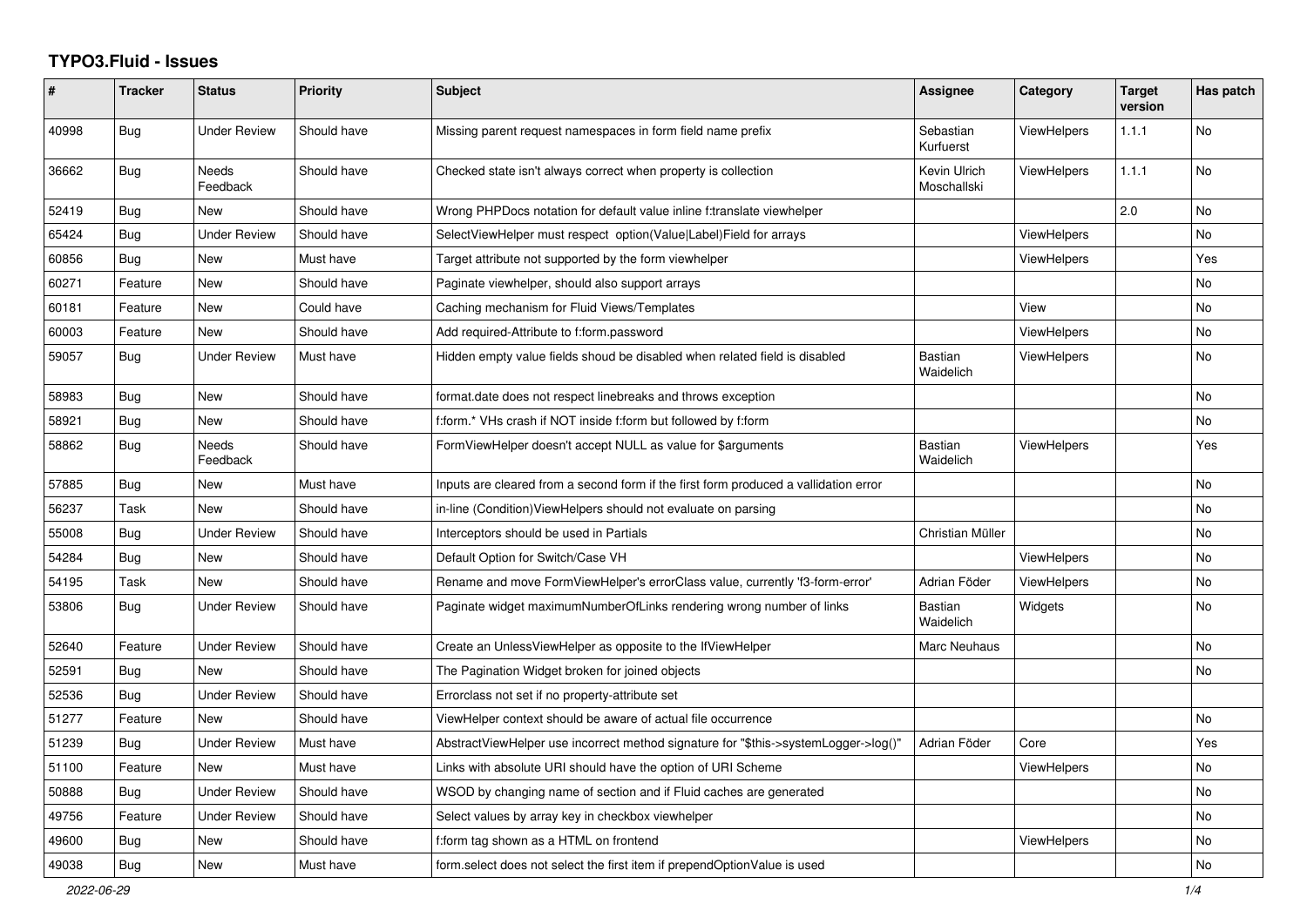| #     | <b>Tracker</b> | <b>Status</b>       | <b>Priority</b> | <b>Subject</b>                                                                                | Assignee               | Category           | <b>Target</b><br>version | Has patch |
|-------|----------------|---------------------|-----------------|-----------------------------------------------------------------------------------------------|------------------------|--------------------|--------------------------|-----------|
| 48355 | Feature        | <b>New</b>          | Could have      | Assign output of viewhelper to template variable for further processing.                      |                        |                    |                          |           |
| 47669 | Task           | New                 | Should have     | FormViewHelper does not define the default request method                                     |                        |                    |                          | <b>No</b> |
| 47006 | Bug            | <b>Under Review</b> | Should have     | widget identifier are not unique                                                              |                        |                    |                          | No        |
| 46545 | Feature        | <b>New</b>          | Should have     | Better support for arrays in options of SelectViewHelper                                      |                        |                    |                          | No        |
| 46257 | Feature        | <b>Under Review</b> | Should have     | Add escape sequence support for Fluid                                                         |                        | Core               |                          | <b>No</b> |
| 46091 | Task           | Needs<br>Feedback   | Should have     | Show source file name and position on exceptions during parsing                               |                        |                    |                          | <b>No</b> |
| 45394 | Task           | New                 | Should have     | Forwardport Unit test for standalone view                                                     |                        | View               |                          | No        |
| 45345 | Feature        | Needs<br>Feedback   | Should have     | Easy to use comments for fluid that won't show in output                                      |                        |                    |                          |           |
| 45153 | Feature        | New                 | Should have     | f:be.menus.actionMenuItem - Detection of the current select option is insufficient            |                        |                    |                          | <b>No</b> |
| 43072 | Task           | New                 | Should have     | Remove TOKENS for adding templates fallback in Backporter                                     |                        | View               |                          | <b>No</b> |
| 43071 | Task           | New                 | Should have     | Remove TOKENS for adding fallback teplates in B                                               |                        |                    |                          | <b>No</b> |
| 42743 | Task           | <b>New</b>          | Should have     | Remove inline style for hidden form fields                                                    |                        |                    |                          | <b>No</b> |
| 42397 | Feature        | New                 | Should have     | Missing viewhelper for general links                                                          |                        |                    |                          | <b>No</b> |
| 40081 | Feature        | New                 | Should have     | Allow assigned variables as keys in arrays                                                    |                        |                    |                          | <b>No</b> |
| 40064 | <b>Bug</b>     | New                 | Must have       | Multiselect is not getting persisted                                                          |                        | ViewHelpers        |                          | <b>No</b> |
| 39990 | Bug            | New                 | Should have     | Same form twice in one template: hidden fields for empty values are only rendered<br>once     |                        | Core               |                          | <b>No</b> |
| 39936 | Feature        | <b>New</b>          | Should have     | registerTagAttribute should handle default values                                             |                        | ViewHelpers        |                          | <b>No</b> |
| 38369 | Bug            | <b>New</b>          | Must have       | Resource ViewHelpers should not fall back to request package                                  |                        | View               |                          | No        |
| 38130 | Feature        | <b>New</b>          | Should have     | Checkboxes and multiple select fields should have an assignable default value                 |                        |                    |                          | <b>No</b> |
| 37619 | <b>Bug</b>     | <b>New</b>          | Should have     | Fatal Error when using variable in name attribute of Section ViewHelper                       |                        | <b>ViewHelpers</b> |                          | <b>No</b> |
| 37095 | Feature        | <b>New</b>          | Should have     | It should be possible to set a different template on a Fluid TemplateView inside an<br>action | Christopher<br>Hlubek  |                    |                          | <b>No</b> |
| 36655 | <b>Bug</b>     | New                 | Should have     | <b>Pagination Links</b>                                                                       |                        | Widgets            |                          | No        |
| 36559 | Feature        | New                 | Could have      | New widget progress bar                                                                       |                        |                    |                          | Yes       |
| 36410 | Feature        | <b>New</b>          | Should have     | Allow templates to send arguments back to layout                                              |                        | ViewHelpers        |                          | No        |
| 34682 | Bug            | <b>Under Review</b> | Should have     | Radio Button missing checked on validation error                                              |                        | ViewHelpers        |                          | No        |
| 34309 | Task           | New                 | Could have      | Unknown ViewHelpers cause exception - should be handled more graceful                         |                        | <b>ViewHelpers</b> |                          | <b>No</b> |
| 33628 | Bug            | Needs<br>Feedback   | Must have       | Multicheckboxes (multiselect) for Collections don't work                                      | Christian Müller       | <b>ViewHelpers</b> |                          | <b>No</b> |
| 33551 | Bug            | New                 | Must have       | View helper values break out of a partial scope                                               | Sebastian<br>Kurfuerst | Core               |                          | <b>No</b> |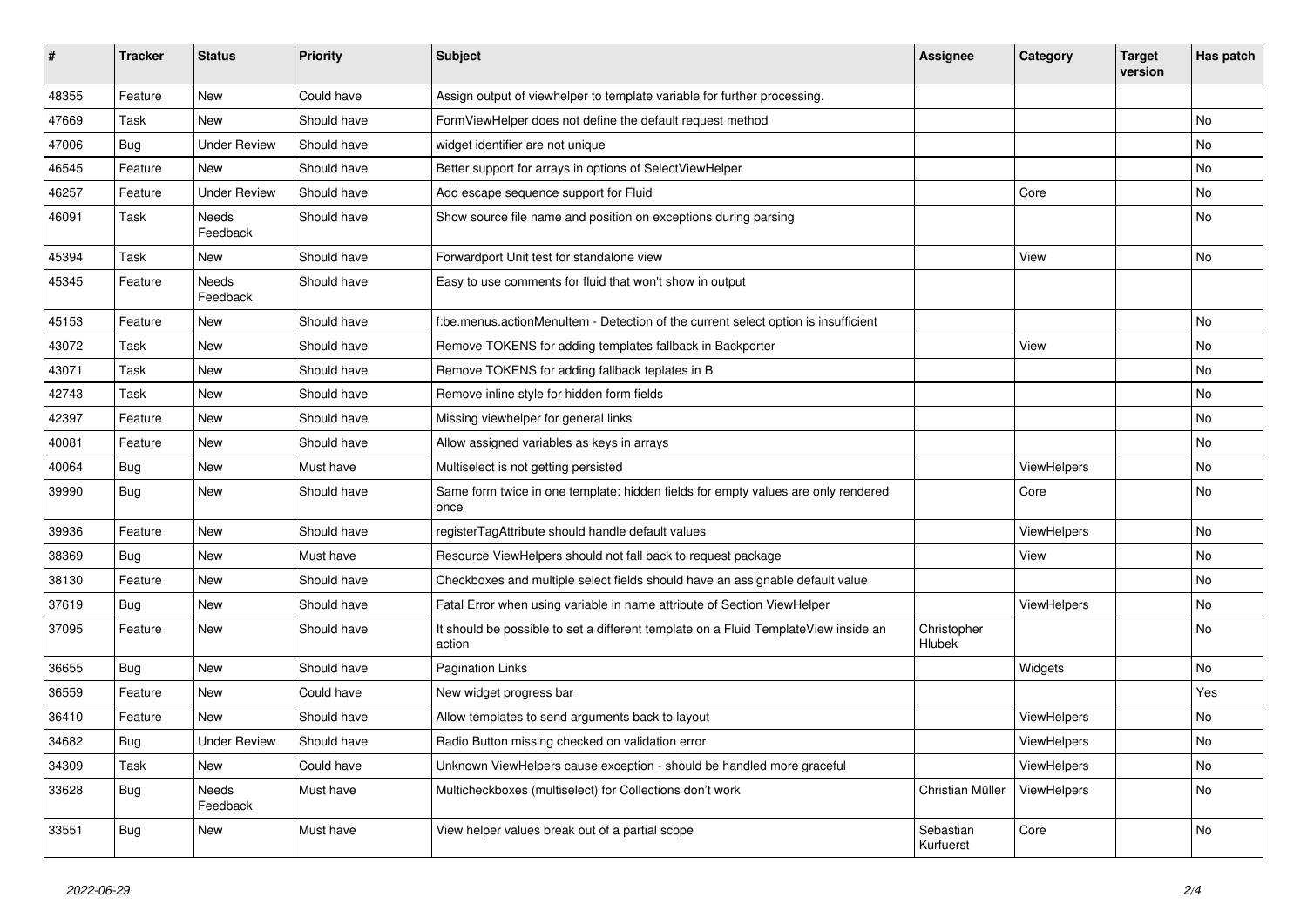| #     | <b>Tracker</b> | <b>Status</b>            | <b>Priority</b>      | <b>Subject</b>                                                                                              | Assignee               | Category           | <b>Target</b><br>version | Has patch |
|-------|----------------|--------------------------|----------------------|-------------------------------------------------------------------------------------------------------------|------------------------|--------------------|--------------------------|-----------|
| 33394 | Feature        | <b>Needs</b><br>Feedback | Should have          | Logical expression parser for BooleanNode                                                                   | <b>Tobias Liebig</b>   | Core               |                          | <b>No</b> |
| 33215 | Feature        | New                      | Should have          | RFC: Dynamic values in ObjectAccess paths                                                                   |                        |                    |                          | <b>No</b> |
| 32035 | Task           | New                      | Should have          | Improve fluid error messages                                                                                |                        | Core               |                          | Yes       |
| 31955 | Feature        | New                      | Should have          | f:uri.widget                                                                                                |                        | Widgets            |                          | No        |
| 30937 | <b>Bug</b>     | New                      | Should have          | CropViewHelper stringToTruncate can't be supplied so it can't be easily extended                            |                        | <b>ViewHelpers</b> |                          | Yes       |
| 30555 | Feature        | <b>New</b>               | Could have           | Make TagBuilder more extensible                                                                             |                        | Core               |                          | <b>No</b> |
| 28554 | Bug            | New                      | Should have          | (v4) implement feature flag to disable caching                                                              |                        |                    |                          | <b>No</b> |
| 28553 | Bug            | New                      | Should have          | improve XHProf test setup                                                                                   |                        |                    |                          | <b>No</b> |
| 28552 | Bug            | New                      | Should have          | (v5) write ViewHelper test for compiled run; adjust functional test to do two passes<br>(uncached & cached) |                        |                    |                          | <b>No</b> |
| 28551 | Bug            | Accepted                 | Should have          | (v4) backport VHTest                                                                                        | Sebastian<br>Kurfuerst |                    |                          | <b>No</b> |
| 28550 | <b>Bug</b>     | New                      | Should have          | (v4) make widgets cacheable, i.e. not implement childnodeaccess interface                                   |                        |                    |                          | <b>No</b> |
| 28549 | Bug            | New                      | Should have          | make widgets cacheable, i.e. not implement childnodeaccess interface                                        |                        |                    |                          | <b>No</b> |
| 27607 | <b>Bug</b>     | New                      | Must have            | Make Fluid comparisons work when first element is STRING, second is NULL.                                   |                        | Core               |                          | <b>No</b> |
| 26664 | Task           | New                      | Won't have this time | Clean up Form ViewHelpers                                                                                   |                        | ViewHelpers        |                          | No        |
| 26658 | Task           | New                      | Won't have this time | Make Form ViewHelpers consistent                                                                            |                        | ViewHelpers        |                          | No        |
| 13045 | Bug            | New                      | Should have          | Entity decode of strings are different between if-conditions and output of variable                         |                        |                    |                          |           |
| 12863 | <b>Bug</b>     | New                      | Should have          | Attributes of a viewhelper can't contain a '-'                                                              | Sebastian<br>Kurfuerst | Core               |                          | No        |
| 10911 | Task           | New                      | Should have          | Tx_Fluid_ViewHelpers_Form_AbstractFormViewHelper->renderHiddenIdentityField<br>should be more reliable      |                        | ViewHelpers        |                          | <b>No</b> |
| 10472 | Feature        | New                      | Could have           | Fluid Standalone distribution                                                                               |                        | Core               |                          | No        |
| 9950  | Task           | <b>New</b>               | Should have          | Binding to nested arrays impossible for form-elements                                                       |                        | ViewHelpers        |                          |           |
| 9514  | Feature        | <b>New</b>               | Should have          | Support explicit Array Arguments for ViewHelpers                                                            |                        |                    |                          |           |
| 9005  | Feature        | Accepted                 | Could have           | Fluid Template Analyzer (FTA)                                                                               | Sebastian<br>Kurfuerst |                    |                          |           |
| 8989  | Feature        | Needs<br>Feedback        | Could have           | Search path for fluid template files                                                                        |                        | View               |                          | <b>No</b> |
| 8648  | <b>Bug</b>     | New                      | Should have          | format.crop ViewHelper should support all features of the crop stdWrap function                             |                        | ViewHelpers        |                          | No        |
| 8491  | Task           | Needs<br>Feedback        | Should have          | link.action and uri.action differ in absolute argument                                                      | Karsten<br>Dambekalns  | <b>ViewHelpers</b> |                          | <b>No</b> |
| 7608  | Feature        | <b>New</b>               | Could have           | Configurable shorthand/object accessor delimiters                                                           |                        | Core               |                          | Yes       |